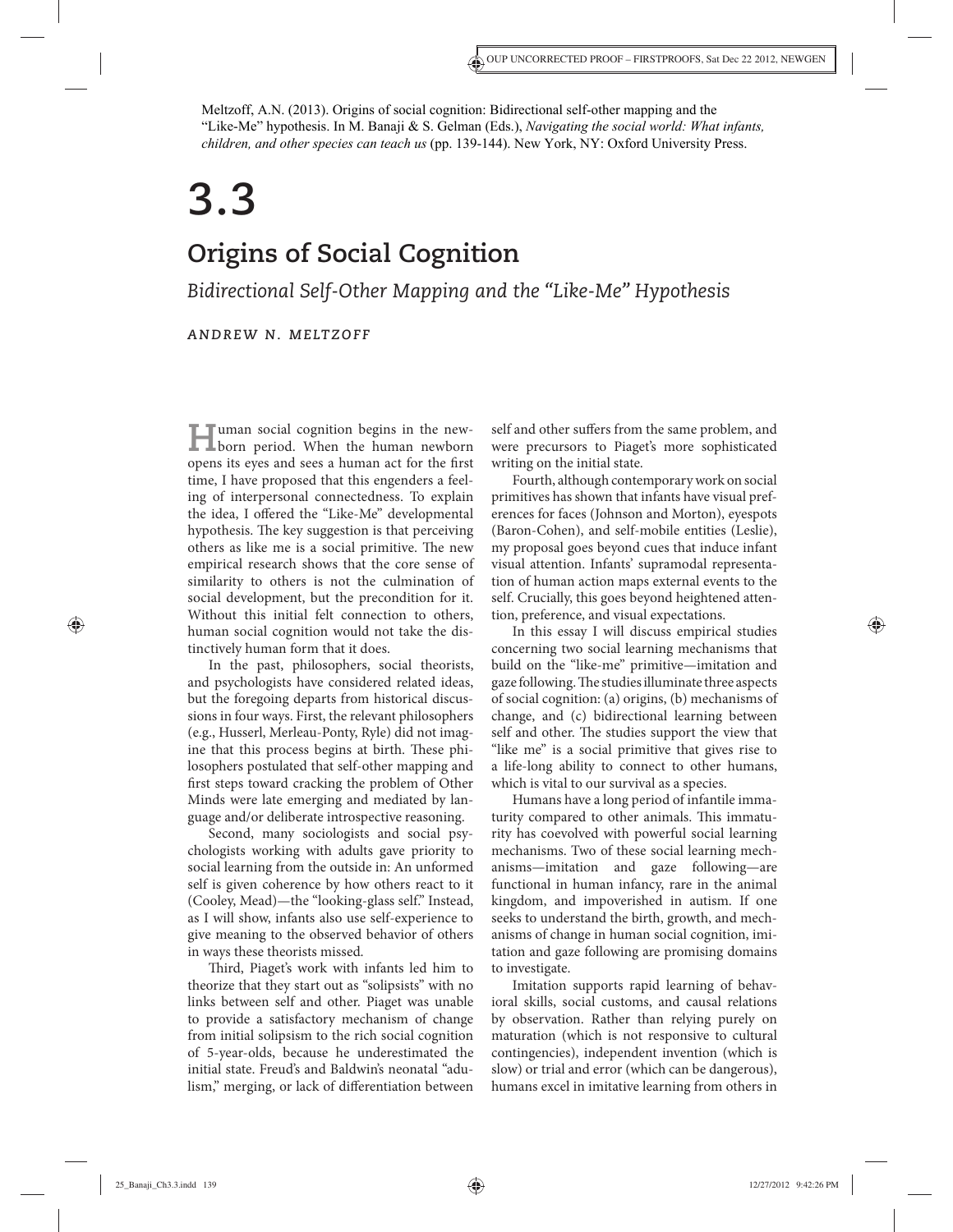the environment. A key to human imitation is that it is not slavish or mindless duplication. Children and adults selectively regulate who, what, and when to imitate. Imitative learning is a chief avenue for social learning prior to language, but it also plays a role when adults are in novel social settings. Visiting a foreign country in which social greetings and eating implements differ from ours reminds us of the value of imitating experts rather than reliance on trial and error or invention.

 Following the gaze of other people directs our attention to particular regions of space. Our attention is directed to locations, objects, and events that are particularly rich in information. These "information hot spots" do not stand out based on physical cues alone. They are not necessarily bigger, brighter, or more visually conspicuous. They gain psychological salience merely because a social other has looked at them. Perceptual alignment with others undergirds common ground for communication and supports pedagogy and collaborative learning.

# **IMITATION AS SOCIAL C O G N I T I O N**

## **Bodily Imitation**

 In facial imitation, infants are duplicating a gesture they see with a gesture of their own that they cannot see themselves make. Developmentalists have known for more than 50 years that 1-year-olds imitate facial gestures, but it was a surprise to discover that newborns as young as 42 minutes old imitate such acts (Meltzoff & Moore, 1983).

 Newborn facial imitation provides information about the initial state of social cognition. Newborns can see another person move but have never seen their own face. This apparent gulf between self and other is reminiscent of the Other Minds problem in philosophy (albeit at the level of actions and not intentional states). We know ourselves from the inside and others from the outside: How do we understand what it is like to be another person, to feel what the other person feels?

 I have argued that imitation is based on active intermodal mapping, positing a primitive and foundational body scheme that allows infants to unify the seen acts of others and their own felt acts in a shared framework. Meltzoff and Moore (1997) postulated that human infants accomplish this via a "supramodal" representation of human acts. Links between perception and production do not have to be forged through associative learning but are available to the newborn. Imitation is a

congenital aspect of human social cognition, with much known at the behavioral-psychological level, and rapid progress being made illucidating infant neural mirroring mechanisms (e.g., Marshall & Meltzoff, 2011; Saby, Marshall, & Meltzoff, 2012).

 Infants' self-experience may play a role in imitation. Even at birth infants have had experience with self-generated movements, which we call *body babbling* (Meltzoff & Moore, 1997). Films of prenatal behavior, for example, reveal that fetuses make repeated lip, tongue, and hand movements in utero. Body babbling provides infants with experience in how their own body moves. Body babbling is a mechanism for infants' learning about controlling their body, analogous to how vocal babbling provides experience in vocal maneuvers (Kuhl & Meltzoff, 1982). Tongues move differently from hinged joints such as fingers and elbows. Based on self-experience with the felt movements of one's own body, the kinetic signatures of a tongue protrusion/withdrawal (or mouth opening/closing, or finger flexing) could be recognized as crossmodally equivalent to those produced by others.

# **Personal Identity**

Theories of developing social cognition must be concerned with personal identity. How does an infant distinguish one person from another and reidentify a person as the "same one" again despite changes in surface appearances? Infants' social worlds would be very different from ours if an interpersonal relationship were not maintained when the surface features of the other were altered. This is related to the topic of object individuation and numerical identity (Moore & Meltzoff, 2009; Spelke, Breinlinger, Macomber, & Jacobson, 1992; Xu & Carey, 1996), but considers the identity of people who disappear and reappear and change appearance.

 We discovered that infant imitation contributes to infants' understanding of personal identity. Infants use both a person's spatial history (spatiotemporal parameters) and the prior experience of interacting with that person (functional parameters) to determine a person's identity. When infants are ambiguous about whether this is the same person they saw previously, infants show increased imitation of the person's past behavior, as if verifying "Are you the one who does x?" Body actions, mannerisms, and distinctive interactive games and routines played by particular people are akin to nonverbal shared memories that can be used as identity markers of people.

The value of using human acts as criteria for identity is that they allow infants to test as well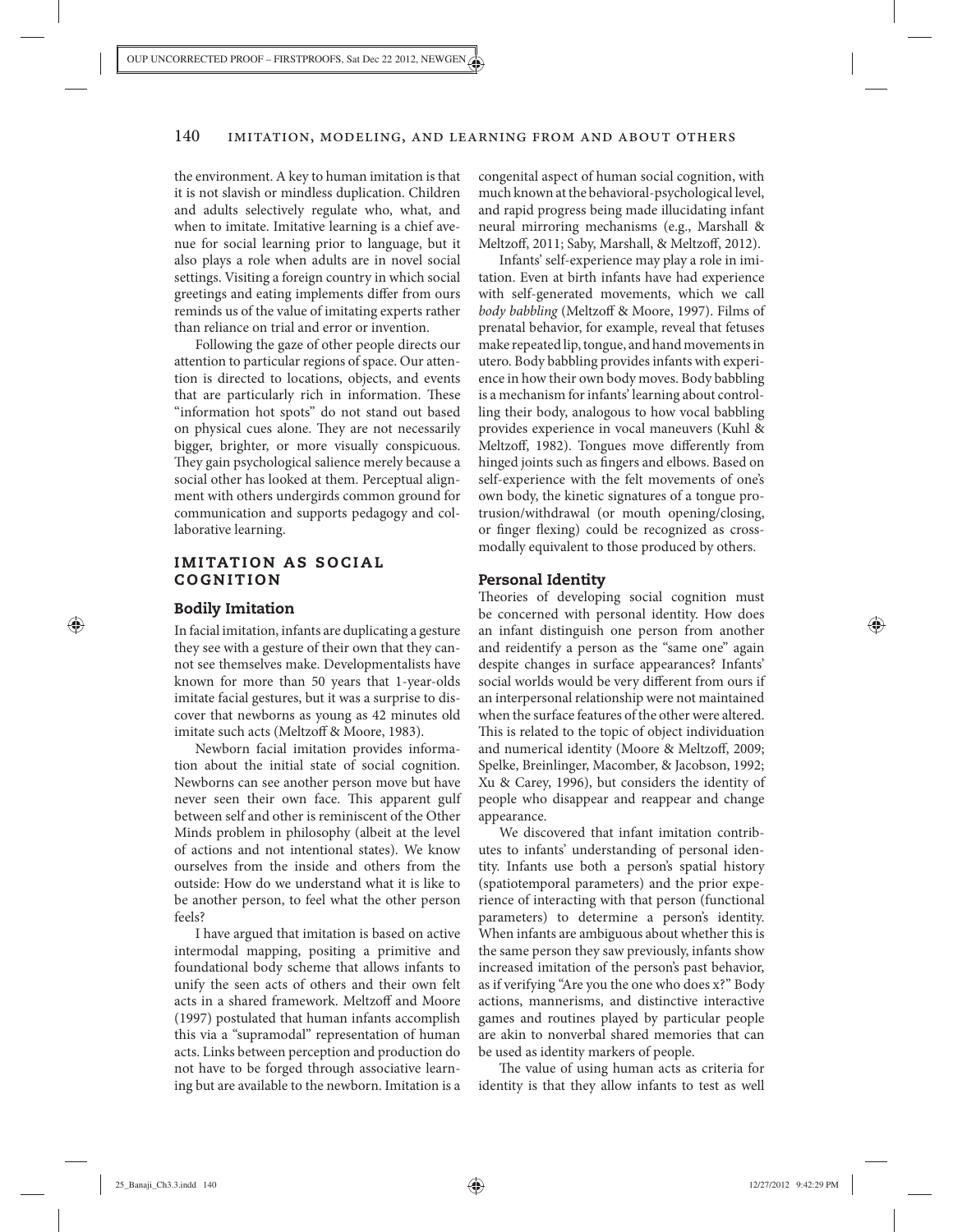as to observe. Instead of being limited to generalized reactions, such as smiling, cooing, and greeting of "humans in general," infants have a tool for intervening to actively probe whether they are re- encountering the same individual after a perceptual break or change in appearance. Social beliefs and attitudes are often about specific people, not categories. For infants who cannot yet use language to query a person, keeping track of individuals requires combining observation (spatiotemporal criteria) and action experience with that person (functional criteria) to make judgments about a person's identity.

# **The Imitation Game: Being Imitated Begets Social Bonding**

 One of the favorite activities of parents and children are reciprocal imitation games, and I argue that these games support social bonding and affiliation. Why are these mutual imitation games so alluring for infants? Temporal contingencies are part of the story, but it is often overlooked that people are special to infants because they can systematically match the form of their behavior in a generative fashion. This structural congruence is psychologically salient to infants (and adults).

 In one study we gave infants a choice between two adults who were sitting side by side, one imitating what the infant did and the other acting contingently on the infant's actions but producing a mismatching action. The infants selectively looked longer and smiled more at the matching adult (Meltzoff, 1990). Infants' attention and positive emotions were directed at the one who acted "like me."

There are two key social-developmental sequelae. First, mutual imitation games deepen a sense of relationship. Mutual imitation indicates "communing" or "being with" someone else, even prior to the time that linguistic exchanges are possible. Adults develop positive feelings toward another person who is reflecting their behavior back to them, despite not being aware of the cause of these feelings in psychotherapeutic and everyday settings (Ogden, 1982; van Baaren, Holland, Steenaert, & van Knippenberg, 2003). We see the seeds of this in the reciprocal imitation games in preverbal infants.

 Second, caretakers' mirroring serves the functions as a physical mirror. Infants can use imitative interactions to learn what the self looks like. This provides a lever for developmental change, because early facial imitation is mediated by supramodal equivalence, and infants can accomplish it without modality-specific information being preserved. Neonates can successfully imitate without yet knowing what their acts *look like* in a purely visual sense from the outside. Classical developmental and psychoanalytic theory (e.g., Lacan) implicated physical mirrors in the ontogenesis of a visual self, but this cannot be the only source. Mirrors are not culturally universal or historically ancient. Mutual imitation provides another mechanism. Through such social mirroring, infants gain a better sense of what their own felt acts look like.

 Social neuroscience studies of mutual imitation in adults show that the right inferior parietal lobe is activated when people experience themselves being imitated (Decety, Chaminade, Grèzes, & Meltzoff, 2002). A speculation is that the right inferior parietal lobule is involved in differentiating self and other when they are both performing the same actions (a neural "who done it"). Related social neuroscience work is now emerging in infants (Saby, Marshall, & Meltzoff, 2012).

# **G A Z E F O L L OW I N G**

 For adults, human attention implicates both external objects and the internal states of the viewer. When we see someone turn to look at an object, this is interpreted as more than a simple physical motion in space. It is recognized as an attempt to acquire information from afar despite the gap between the person and thing. Visual perception is a kind of psychological contact at a distance.

 When do infants begin to ascribe visual perception to others' acts of looking, and how do they come to make this attribution? I believe that infants in part develop an understanding of the visual perception of others through their self-generated acts of turning in order to see and opening/shutting their eyes to cut off and reinstate visual experience. Self-experience changes their interpretation of the visual behaviors of others.

# **Self-Experience: Learning From the Inside Out**

This idea that infants' own visual experiences contribute to their understanding of others' vision emerged from a puzzling finding. In a gaze-following study, an adult sat across from the infant and turned to face objects on a random schedule. Twelve-month-olds followed the adult significantly more when her eyes were open rather than closed (Brooks & Meltzoff, 2002). These infants seemed to understand that eye closure occludes vision, but this understanding was constrained—the same 12-month-olds turned when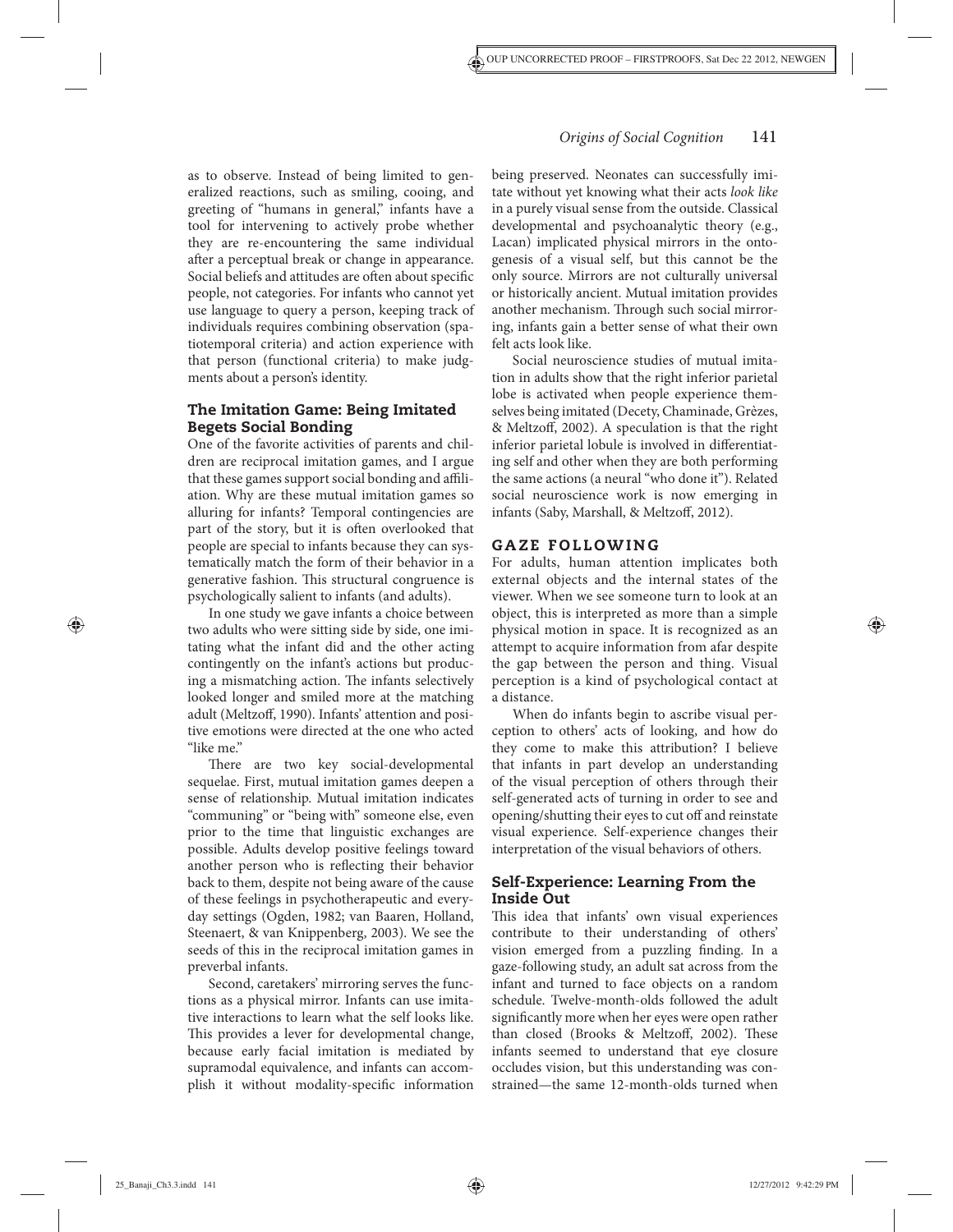the adult wore a blindfold, which also occludes vision. Why?

 Infants control their own vision by closing their eyes. We hypothesized that extensive self-experience turning off/on visual access through eye closing/opening provides a basis for understanding similar behaviors in others. This predicts that if infants are given experience that blindfolds block their view they should make new attributions to others, and they did. Meltzoff and Brooks (2008) gave 12-month-olds experience with blindfolds occluding their vision. After this experience, infants treated adults wearing blindfolds differently. Infants who received first-person experience with the blindfold treated the adult as though her view was blocked, suggesting that their first-person experiences changed their attributions to others. Self-experience provided a "like-me" framework for interpreting the other's experience.

 We also discovered that self-experience can teach infants novel information that violates the notions of everyday visual opacity. It is well established that by 18 months infants know that opaque barriers such as walls, barriers, and blindfolds occlude the adult's line of regard. We provided 18-month-olds with biologically deviant self-experience. We designed a trick blindfold that looked opaque from the outside but was made of special material that could be seen through when held close to the eyes. Infants given an intense bout of this self-experience generalized from self to others and treated the blindfolded adult as if she too could see through it: They followed her gaze to distal objects (Meltzoff & Brooks, 2008). As infants gain first-person experience, they flexibly transform their understanding of others. Selfexperience can induce a change in understanding the other.

# **Self-Experience Is Not the Royal Road to Social Cognition**

 Is self-experience the sole path for coming to understand the inner workings of other people? My research and theory, and those of others, strongly suggests not. Infants also come to understand others as bearers of psychological states by observing structured patterns of their behavior.

To test this, we modified the blindfold paradigm used with 18-month-olds. Infants were not given self-experience. They watched a blindfolded adult reach out and grab objects on the table in front of them. We thought that this "visually guided behavior" would be sufficient to support the inference that the adult is seeing. Infants in

one control group saw the same adult wearing the same blindfold and making fumbling reaches as if she could not see. Infants in another control saw the adult wearing the black cloth as a headband and successfully grabbing the objects.

 Infants who saw the blindfolded adult make visually guided reaches were significantly more likely to follow the adult's line of regard than the control infants. This suggests that infants can draw inferences about whether the person can or cannot see based on observing a structured pattern of goal-directed behavior. The infants inferred sight because the blindfolded adult could systematically reach out and pick up distal objects. Thus, infants followed her gaze to the external object. This is significant, because it contradicts the infants' own self-experience with opaque cloths. (For related work, see Williamson & Meltzoff, 2011.)

# **" S O C I A L R O B OT S "**

 Infants do not "gaze follow" in response to every movement in the visual field. If the wind blows the door opens, they are unlikely to follow where the doorknob is pointing. We investigated who or what infants would gaze follow. We showed 18-month-old infants a robot and experimentally varied how it interacted with others.

The effective manipulation was witnessing the robot having a social interaction: If the robot engaged in imitative exchanges with a person, the infants seemed to attribute sentience to the robot and to follow its gaze. When a robot simply moved its head (complete with eyespots) to the side, infants did not gaze follow. When the robot exhibited identical motions as the adult, but not as part of a reciprocal social interaction, gaze following did not occur. (Meltzoff, Brooks, Shon, & Rao, 2010).

 It is not solely the visual features or movements of an entity, but the *interactions* it engages in, that are cues of social cognition. Reciprocal imitation is interpreted as a marker of psychological agency. An entity that systematically imitates is one that perceives. Infants draw social-cognitive inferences from watching structured patterns of behavior—in this case social interaction—and do not require self-experience with the robot (in closely related studies such as Johnson, Slaughter, & Carey, 1998, there was contingent interaction between the infant and the nonhuman entity).

# **C O N C L U S I O N S**

The primitive on which social cognition rests is the perceived "like me" equivalence between self and other. This provides infants, even newborns, with a feeling of kinship with fellow humans, and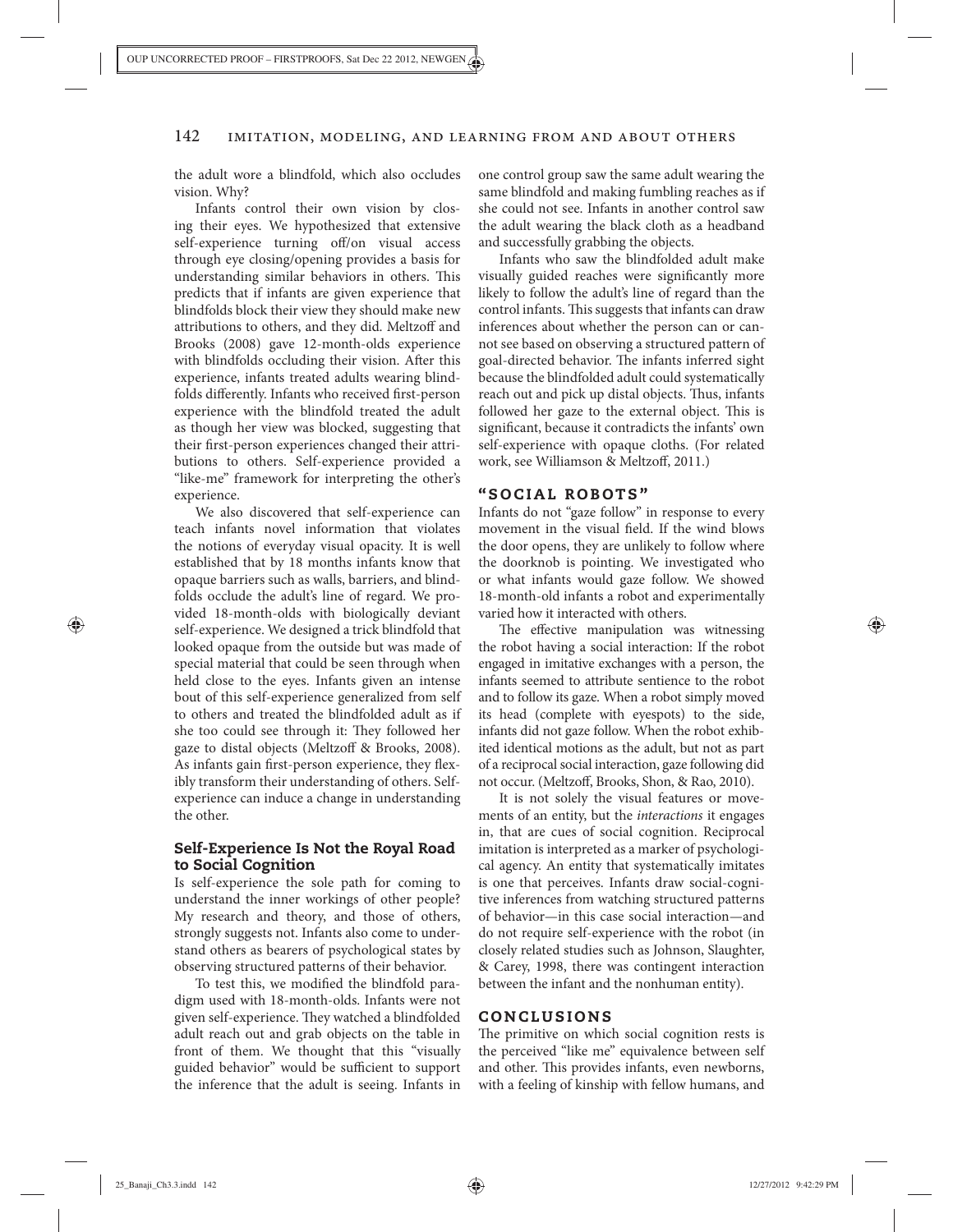it supports bidirectional learning from and about people.

 Going from the direction of inside out, infants' own self-experiences change their understanding of others. I have discussed instances of this projection from self to others. Infants who experience that a blindfold occludes their own vision make new attributions to others who wear it. Another example comes from infants' heightened attention and positive emotion at being imitated. Infants prefer those who act "like me" as manifest through prosocial acts such as smiling at the imitating adult. Later in development, children and adults exhibit positive attitudes toward those who share features of the self that go beyond action. "Like-me" preferences (initially based on shared actions) are building blocks for the in-group positivity that later develops based on gender and other characteristics (e.g., Cvencek, Greenwald, & Meltzoff, 2011; Dunham, Baron, & Carey, 2011). Adults prefer and feel empathy for those who are "like me" along abstract dimensions such as religion, nationality, and social class, but a sense of "us" versus "them" has its first instantiation in the felt kinship for those who *act* "like me."

 Infants also acquire new information about themselves and the world simply by observing others—demonstrating outside-in learning. I discussed that observing a structured pattern of behavior supports infants' inferences about the psychology of others. At a more basic level, studies of infant imitation show that they do not require extensive prior experience with an action to imitate it. Infants readily imitate novel acts (Meltzoff, Kuhl, Movellan, & Sejnowski, 2009). They also learn novel causal relations based on observing the outcomes of others' goal-directed interventions (Meltzoff, Waismeyer, & Gopnik, 2012). The human capacity for the imitation of novel acts and observational causal learning are noteworthy they free us from learning about people and things only via self-experience.

 Developing social cognition, even in infancy, requires a bidirectional mapping between self and other, and children with autism have specific deficits in this bidirectional system. An initial "like-me" equivalence between self and other allows social cognition to get off the ground. Later bidirectional learning—from self to other and other to self—allows it to soar.

# **AC K N OW L E D G M E N T S**

 Supported by the National Science Foundation (SMA-0835854), the National Institutes of Health (HD-22514), and the ONR (N00014-0910097). I thank P. Kuhl, R. Williamson, R. Brooks, D. Liu, and P. Marshall for helpful comments on an earlier draft, and K. Moore and A. Gopnik for useful discussions.

# **R E F E R E N C E S**

- Brooks, R., & Meltzoff, A. N. (2002). The importance of eyes: How infants interpret adult looking behavior. *Developmental Psychology*, 38, 958-966.
- Cvencek, D., Greenwald, A. G., & Meltzoff, A. N. (2011). Measuring implicit attitudes of 4-year-olds: The Preschool Implicit Association Test. *Journal of Experimental Child Psychology*, 109, 187-200.
- Decety, J., Chaminade, T., Grèzes, J., & Meltzoff, A. N. (2002). A PET exploration of the neural mechanisms involved in reciprocal imitation. *NeuroImage* , *15* , 265–272 .
- Dunham, Y., Baron, A. S., & Carey, S. (2011). Consequences of 'minimal' group affiliations in children. *Child Development*, 82, 793-811.
- Johnson, S. C., Slaughter, V., & Carey, S. (1998). Whose gaze will infants follow? The elicitation of gaze-following in 12-month-olds . *Developmental Science* , *1* , 233–238 .
- Kuhl, P. K., & Meltzoff, A. N. (1982). The bimodal perception of speech in infancy. Science, 218, 1138–1141 .
- Marshall, P. J., & Meltzoff, A. N. (2011). Neural mirroring systems: Exploring the EEG mu rhythm in human infancy . *Developmental Cognitive Neuroscience* , *1* , 110–123 .
- Meltzoff, A. N. (1990). Foundations for developing a concept of self: The role of imitation in relating self to other and the value of social mirroring, social modeling, and selfpractice in infancy. In D. Cicchetti & M. Beeghly (Eds.), *The self in transi*tion: Infancy to childhood (pp. 139-164). Chicago, IL: University of Chicago Press.
- Meltzoff, A. N., & Brooks, R. (2008). Self-experience as a mechanism for learning about others: A training study in social cognition . *Developmental Psychology* , *44* , 1257–1265 .
- Meltzoff, A. N., Brooks, R., Shon, A. P, & Rao, R. P. N. (2010). "Social" robots are psychological agents for infants: A test of gaze following. *Neural Networks*, *23* , 966–972 .
- Meltzoff, A. N., Kuhl, P. K., Movellan, J., & Sejnowski, T. J. (2009). Foundations for a new science of learning. *Science*, 325, 284-288.
- Meltzoff, A. N., & Moore, M. K. (1983). Newborn infants imitate adult facial gestures . *Child Development* , *54* , 702–709 .
- Meltzoff, A. N., & Moore, M. K. (1997). Explaining facial imitation: A theoretical model. *Early Development and Parenting* , *6* , 179–192 .